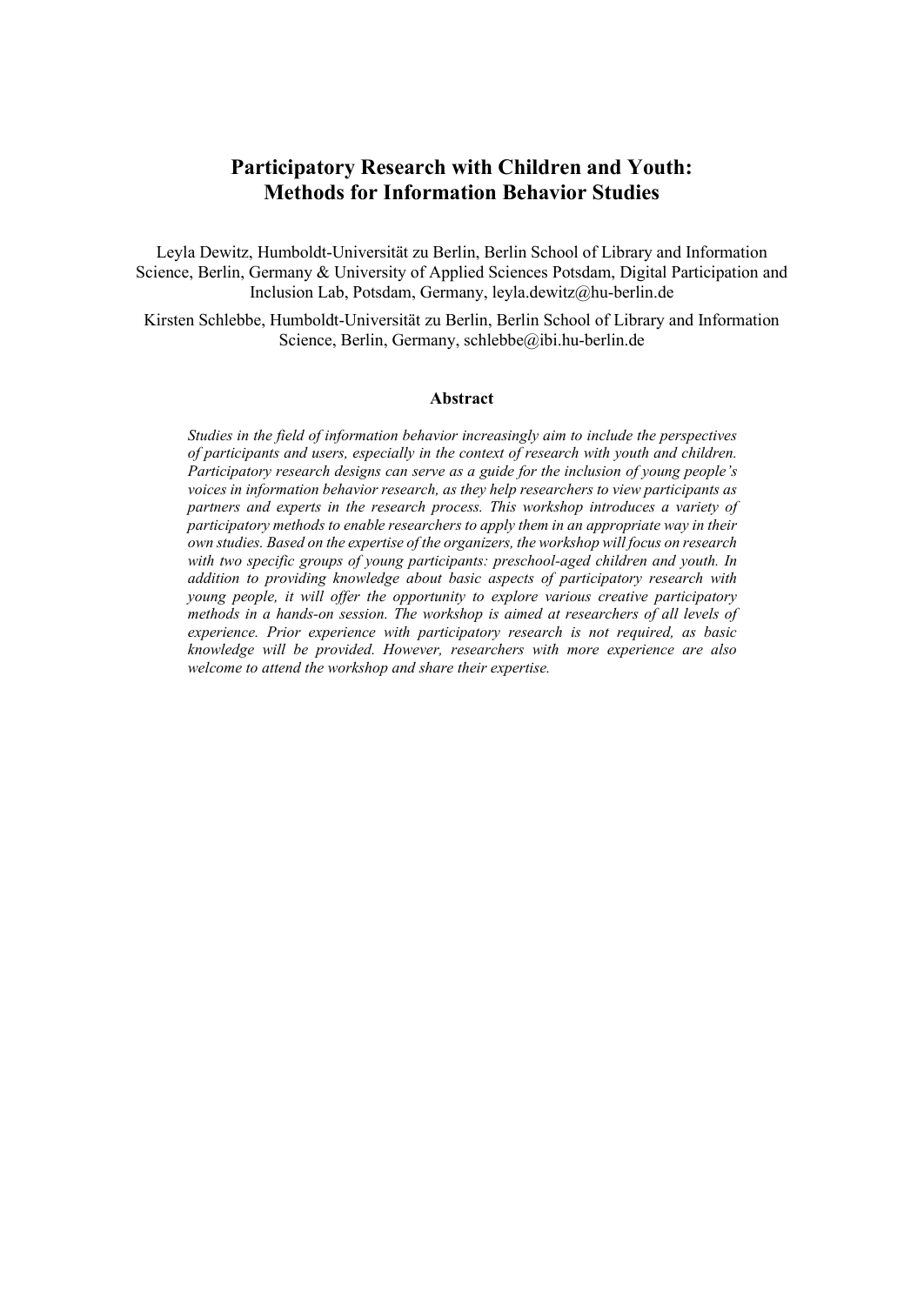### **Key Issues addressed by the Workshop**

Studies in the field of information behavior increasingly aim to include the perspectives of participants and users, especially in the context of research with children and youth (*e.g*., Agosto & Hughes-Hassell, 2005; Barriage, 2021; Meyers *et al.,* 2007). This workshop provides basic knowledge about participatory approaches for data collection with young people addressing, inter alia, the following questions:

- Towards an understanding of participation in research: who is the expert?
- Conducting participatory research: what methodological and ethical aspects need to be considered in research with young people?
- Limitations of participatory research designs: is it really on an equal footing?
- Experiences in co-designing with young people: what are the challenges?

Furthermore, the workshop will offer the opportunity to explore various participatory methods in a hands-on session. Particular emphasis will be placed on involving the participants and their individual experiences. Therefore, the contributions by the workshop organizers will be complemented by various interactive activities designed to promote exchange and discussion among the participants.

Based on the expertise of the workshop organizers, the workshop will focus on research with two specific groups of young participants:

### **Including Young Children's Perspective in Information Behavior Research**

Kirsten Schlebbe started her research on the information behavior of preschool-aged children in 2015. In 2021, she conducted a study on the information behavior of children aged four to six years in relation to their use of mobile devices. For data collection with families and children, she applied the Mosaic approach, a framework thought as participatory, reflexive, focused on children's experiences, and multi-method (Clark, 2005). Besides observing and talking to children, the approach suggests creative tools like photography or drawing as methods to "enable young children to communicate their ideas and feelings" (Clark, 2017, p. 25). In this workshop, Kirsten Schlebbe will present the Mosaic approach and some of the creative methods used to collect data with young children.

### **Including Youth's Perspectives in Information Behavior Research**

Leyla Dewitz started her research on adolescents' information behavior in 2015, conducting a study on the information behavior of unaccompanied minor refugees in relation to their smartphone use. Here, mapping was used as an interactive-participatory interview element, to encourage the participants to articulate their information interactions before, during and after their flight to Germany. In 2020, she was part of a research group which conducted interviews on adolescents' information behavior and digital well-being during the Corona Pandemic. Participants were asked to track their daily routines (sleep patterns, smartphone use, etc.) and reflect on their visualized data during in-depth interviews. Leyla Dewitz also provides insights into a co-design workshop her research group (DISA) conducted with (young) people affected by social anxiety disorder. Playful elements were used to address this vulnerable group and better understand their needs (e.g., a self-monitoring kit that included a workshop booklet and craft materials).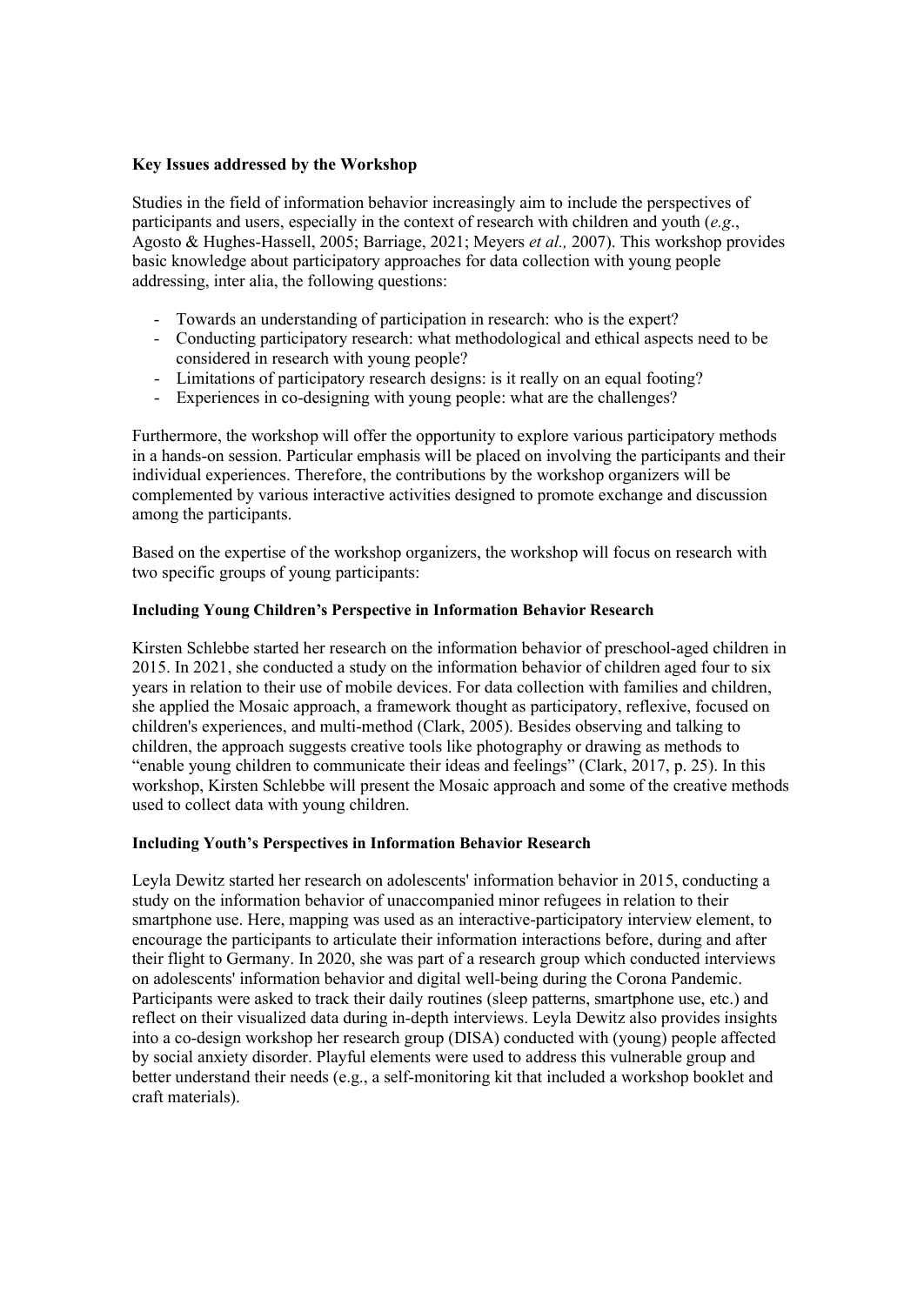## **Workshop Structure**

| 30 min.           | <b>Introduction</b><br>- Short introduction by the organizers / workshop agenda<br>- Round of introductions, including a short creative task for the participants                                                                                                                                                                                                                                               |
|-------------------|-----------------------------------------------------------------------------------------------------------------------------------------------------------------------------------------------------------------------------------------------------------------------------------------------------------------------------------------------------------------------------------------------------------------|
| $45 \text{ min}$  | <b>Input by the Organizers</b><br>- Participatory research with children and youth: basic terms, concepts, and<br>examples<br>- Opportunity for questions and discussion                                                                                                                                                                                                                                        |
| 15 min.           | <b>Coffee Break &amp; Socializing</b>                                                                                                                                                                                                                                                                                                                                                                           |
| $60$ min.         | <b>Hands-on Session</b><br>- For this hands-on session, the participants will be divided into two smaller<br>groups. One group will focus on methods for research with preschool aged<br>children, the other on methods for research with adolescents. First, the<br>methods for data collection will be introduced by the organizers. Then, the<br>participants are invited to try out the methods themselves. |
| $20 \text{ min.}$ | <b>Joint Discussion</b><br>- The participants share and discuss what they have learned in the hands-on<br>session.                                                                                                                                                                                                                                                                                              |
| 10 min.           | <b>Feedback on Workshop &amp; Wrap-Up</b><br>- The participants will be invited to share their feedback on the workshop.                                                                                                                                                                                                                                                                                        |

## **Statements**

## **Relevance of the workshop to ISIC 2022 themes**

With its focus on the implementation of participatory methods in information behavior research, the workshop should be highly relevant for the ISIC 2022. The focus on the age group of young people is likely to be of interest for many participants of the ISIC. Moreover, many of the participatory methods discussed can also be transferred to research with adults, so that the workshop might also be of interest to researchers who do not conduct research with younger participants.

## **Significance of the workshop**

The workshop will introduce a variety of participatory methods to enable researchers to apply them in an appropriate way in their own studies. Participatory methods are useful to stimulate and increase participants' interest through interactive elements that create a low-threshold access to research and enable participants to better verbalize their needs. Participatory research designs serve as a guide for the inclusion of young people's voices in information behavior research as they help to view participants as partners and experts in the research process. This helps to include issues that affect their lives and reduce biases and stereotypical assumptions that (adult) researchers may have. Involving young people in research empowers participants to play an active and expert role in science.